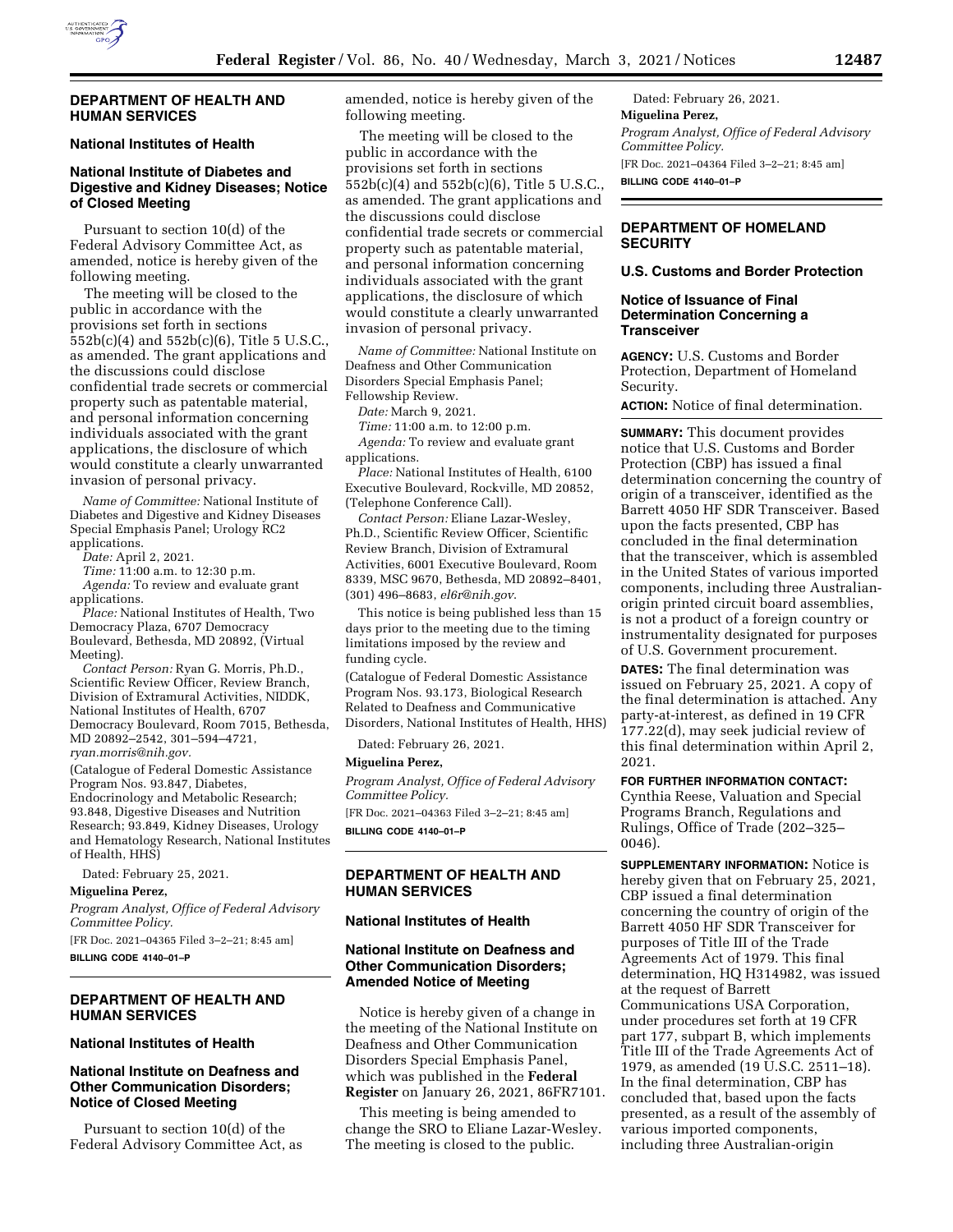printed circuit board assemblies, in the United States, the finished transceiver is not a product of a foreign country or instrumentality designated pursuant to 19 U.S.C. 2511(b) for purposes of U.S. Government procurement.

Section 177.29, CBP Regulations (19 CFR 177.29), provides that notice of final determinations shall be published in the **Federal Register** within 60 days of the date the final determination is issued. Section 177.30, CBP Regulations (19 CFR 177.30), provides that any party-at-interest, as defined in 19 CFR 177.22(d), may seek judicial review of a final determination within 30 days of publication of such determination in the **Federal Register**.

Dated: February 25, 2021.

#### **Joanne R. Stump,**

*Acting Executive Director, Regulations and Rulings, Office of Trade.* 

### **HQ H314982**

### **February 25, 2021**

### **OT:RR:CTF:VS H314982 CMR**

#### **CATEGORY: Origin**

Jon P. Yormick, Esq. Flannery Georgalis LLC 1375 East Ninth Street One Cleveland Center, Floor 30 Cleveland, Ohio 44114 RE: U.S. Government Procurement; Title III, Trade Agreements Act of 1979 (19 U.S.C. 2511); subpart B, Part 177, CBP Regulations; Country of Origin of a Transceiver Dear Mr. Yormick:

This is in response to your request of

October 22, 2020, on behalf of your client, Barrett Communications USA Corporation, for a final determination concerning the country of origin of a device referred to as a Barrett 4050 HF SDR Transceiver pursuant to Title III of the Trade Agreements Act of 1979 (TAA), as amended (19 U.S.C. 2511 *et seq.*). As the importer of merchandise entered into the United States and further processed in the United States, your client may request a final determination pursuant to 19 CFR 177.23(a).

#### **Facts**

The item at issue, the Barrett 4050 HF SDR Transceiver (hereinafter, ''transceiver''), is a software-defined based, single-sideband (''SSB'') transceiver with a frequency range of 1.6 to 30 MHz (transmit) and  $250$  kHz to  $30$ MHz (receive). You describe the transceiver as ''a commercial product that supports features such as Selective Call (Selcall), direct dial telephone connection to base stations fitted with telephone interconnect systems (Telcall), GPS location, 2G and 3G ALE (Automatic Link Establishment), frequency hopping, digital voice, data transmission and remote diagnostics.'' You indicate that the transceiver provides ''a comprehensive data modem interface port, high speed transmit-to-receive switching, a high stability frequency standard and an efficient cooling system option.''

You indicate that the transceiver's control head ''features a GUI [graphical user

interface] on a high definition 24-bit LCD color touchscreen.'' You state that ''[t]he [c]ontrol [h]ead can be detached from the main body of the [t]ransceiver for remote control. The [t]ransceiver can also be controlled remotely from most mobile and desktop platforms, including iOS, Android, and Windows devices.''

You specify that there are three main assemblies for each transceiver—(1) the control head assembly; (2) the power amplifier (PA) assembly and chassis; and, (3) the microprocessor board and interface board assembly and chassis. Within these three main assemblies are five printed circuit board assemblies (PCBAs). The five PCBAs and the countries in which each PCBA is produced are as follows: the control head board (United States); the interface board (United States); the micro board (Australia); the PA board (Australia); and the volume control board (Australia). You indicate that prior to export to the United States, the only software installed on the boards produced in Australia is for the limited purpose of testing and diagnostics. The Australian produced boards are non-functional at the time of importation into the United States.

In addition to the PCBAs described above, ''each transceiver includes, a radio chassis, a speaker, an LCD screen, looms, various molded plastic parts including dials and buttons, and various seals and fasteners.''

The transceiver is assembled in the United States from imported and domestically produced components. You state the transceiver is assembled as a ''clamshell.'' You state:

The Micro and Interface Boards are mounted on one half of the ''clamshell;'' the PA Board is on the other half of the ''clamshell.'' When the ''clamshell'' is assembled there are cables between the two (2) halves to allow signaling and RF to pass between them. An HD15 pin connector interface on one half of the ''clamshell'' provides signaling to the Control Head. The Control Head has a color, touch screen display, volume knob, and buttons.

The Control Head Board is mounted to the chassis of the Control Head, using screws and a loom. The loom takes the signaling from the screen and buttons to the Control Head Board, while another loom takes the signaling from the Control Head Board out to the interfacing HD connector. The Volume Control Board fits directly to the Control Head Board, as a daughter board.

With regard to the functions of the boards, you state that the transceiver cannot function without the control head board. In addition, the interface board ''allows the [t]ransceiver to connect to antennae and auxiliaries such as modems and audio devices.'' Further, you indicate that the interface board enables the micro board to function. You state that the interface board allows the micro board ''to interface with all external items.''

With regard to the control head, an integrated circuit (IC) and firmware programming process must be performed prior to assembly. After the IC is provided with its base programming, the control head is partially assembled and the control head board is loaded with base firmware programming. Once the programming is

completed, the assembly of the control head (which entails cleaning and inspecting parts, installing the LCD screen and control head board, and assembling the remaining twentytwo control head components) is completed and the control head board is modified to function as part of the main assembly.

After the transceiver is fully assembled, base operating firmware and software, which will control and enable functionality, is installed on the interface board and micro board. This software is developed by a combination of efforts. Source code is written for the transceiver by software developers in Australia. Technicians in the United States convert the source code into executable object code, load it onto the interface board and micro board and test the downloaded object code. Software for optional features, which is obtained from a foreign third-party, may also be installed if required according to a customer's purchase order specifications. Personnel in the U.S. "install the software and firmware, which takes approximately forty-five (45) minutes, including programming the 2G ALE modem and the [t]ransceiver.''

After the transceivers are assembled and programmed, they are tested. The software and the transceiver operation are tested. The testing occurs at the  $\tilde{U}$ . S. facility where the transceivers are assembled and programmed. Testing may also occur at customer sites within and outside the United States. After assembling, programming and testing, the transceivers are packed and shipped to customers located in the United States and throughout the Americas.

#### **Issue**

Whether the transceivers at issue, which are assembled and programmed in the United States of domestic and foreign inputs, are eligible under Title III of the TAA, as amended (19 U.S.C. 2511–2518), as products of a foreign country or instrumentality designated pursuant to section 2511(b).

#### **Law and Analysis**

U.S. Customs and Border Protection (CBP) issues country of origin advisory rulings and final determinations as to whether an article is or would be a product of a designated country or instrumentality for the purpose of granting waivers of certain ''Buy American'' restrictions in U.S. law or practice for products offered for sale to the U.S. Government, pursuant to subpart B of Part 177, 19 CFR 177.21 *et seq.,* which implements Title III, Trade Agreements Act of 1979, as amended (19 U.S.C. 2511–2518).

The rule of origin set forth in 19 U.S.C. 2518(4)(B) states:

An article is a product of a country or instrumentality only if (i) it is wholly the growth, product, or manufacture of that country or instrumentality, or (ii) in the case of an article which consists in whole or in part of materials from another country or instrumentality, it has been substantially transformed into a new and different article of commerce with a name, character, or use distinct from that of the article or articles from which it was so transformed. *See also* 19 CFR 177.22(a).

In rendering advisory rulings and final determinations for purposes of U.S.